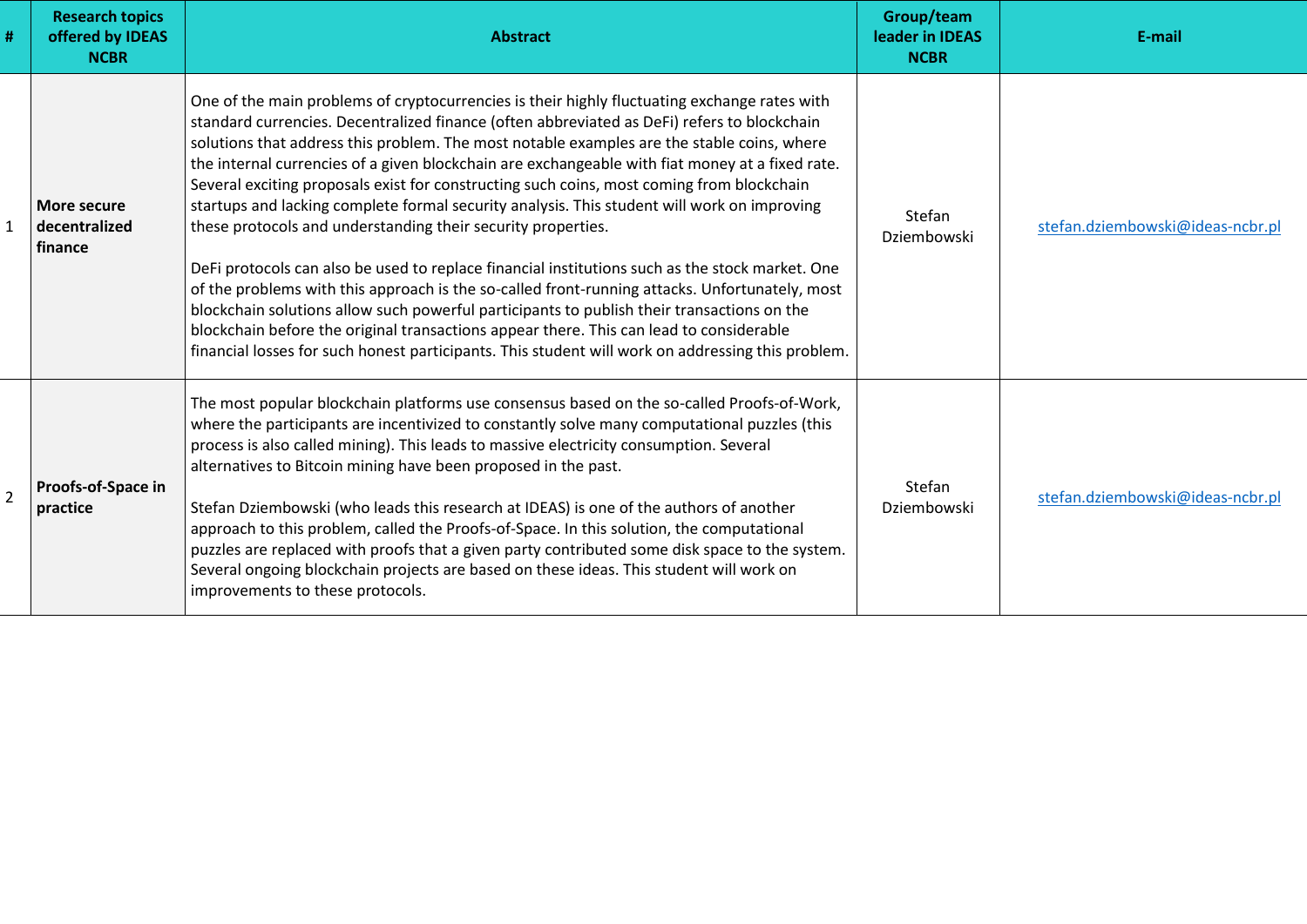|   | <b>Real-life side-</b><br>channel security of<br>blockchain wallets    | Another critical weakness in the vision of decentralizing internet services is that interacting<br>with blockchains is more complicated than in the case of centralized solutions. Moreover, the<br>decentralization makes it impossible to revert the transactions that were posted by mistake or<br>as a result of an attack. Due to this, the users often rely on the so-called hardware wallets,<br>which are dedicated devices protected against cyber-attacks.<br>This student will work on analyzing the security of the existing hardware wallets. In particular,<br>we will be interested in their side-channel security, i.e., security against attacks based on<br>information such as power consumption or electromagnetic radiation.                                                             | <b>Stefan</b><br>Dziembowski | stefan.dziembowski@ideas-ncbr.pl |
|---|------------------------------------------------------------------------|---------------------------------------------------------------------------------------------------------------------------------------------------------------------------------------------------------------------------------------------------------------------------------------------------------------------------------------------------------------------------------------------------------------------------------------------------------------------------------------------------------------------------------------------------------------------------------------------------------------------------------------------------------------------------------------------------------------------------------------------------------------------------------------------------------------|------------------------------|----------------------------------|
| 4 | <b>Practice-oriented</b><br>verification of<br>blockchain<br>protocols | One of the main problems in the blockchain space is that decentralized solutions are typically<br>more complex and error-prone than centralized ones. In particular, errors in smart contracts<br>can lead to considerable financial losses. Furthermore, some blockchain algorithms in the past<br>had serious mistakes that could be used to steal large amounts of money.<br>This student will work on addressing these problems using tools from formal methods, in<br>particular, proof assistants and provers such as Coq, Easycrypt, Why3, and others. Theoretical<br>aspects of this work are one of the topics of the ongoing ERC grant of Stefan Dziembowski. This<br>student will work on more technical aspects, especially making this approach usable in real life<br>by blockchain developers. | <b>Stefan</b><br>Dziembowski | stefan.dziembowski@ideas-ncbr.pl |
|   | <b>Explainable</b><br><b>Algorithmic Tools</b>                         | In this research project we aim to propose tools that would provide explanations for the<br>different basic optimization problems, e.g., assignment problem, shortest paths, minimum<br>cuts, or basic graphical neural networks. This research is motivated by the fact that even when<br>faced with problems that can be solved exactly, we still would like to understand why this<br>solutions was computed.                                                                                                                                                                                                                                                                                                                                                                                              | Piotr Sankowski              | piotr.sankowski@ideas-ncbr.pl    |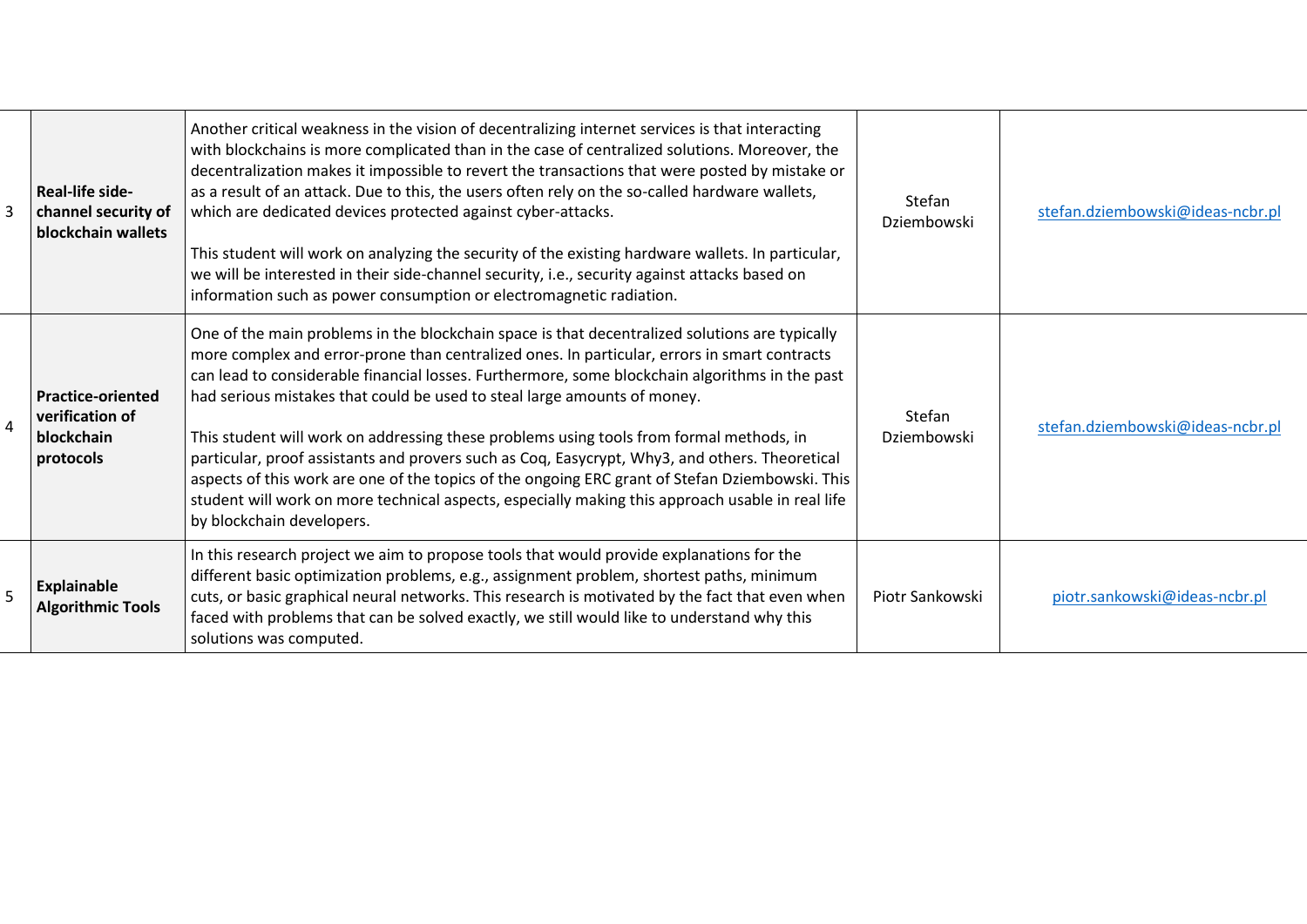| 6              | <b>Learned Data-</b><br><b>Structures</b>              | ML tools enter as interior components into basic data structures or state-of-the-art<br>approximation algorithms resulting in solutions that have better practical properties, e.g.,<br>indices. These new hybrid constructions are called learned data-structures. As the work on<br>these ideas has just started we miss the right framework and tools for implementing state-of-<br>art solutions and thus the research on new tools and models is hampered. This research aims<br>to continue research on this problem and create new algorithms and data structures together<br>with their implementations. This could prove tools to bridge the gap between theory and<br>practice in algorithms and show that new theoretical advances can have practical implications.                                                                                                                                                                                                                                                                            | Piotr Sankowski        | piotr.sankowski@ideas-ncbr.pl |
|----------------|--------------------------------------------------------|-----------------------------------------------------------------------------------------------------------------------------------------------------------------------------------------------------------------------------------------------------------------------------------------------------------------------------------------------------------------------------------------------------------------------------------------------------------------------------------------------------------------------------------------------------------------------------------------------------------------------------------------------------------------------------------------------------------------------------------------------------------------------------------------------------------------------------------------------------------------------------------------------------------------------------------------------------------------------------------------------------------------------------------------------------------|------------------------|-------------------------------|
| $\overline{7}$ | <b>Algorithmic Tools</b><br>for Data Science<br>and ML | Ithough, different parallel computation models have be studied for years already. A new model<br>that describes real-world systems has been proposed recently - the Massively Parallel<br>Computation (MPC) frameworks includes systes such as MapReduce, Hadoop, Spark, or Flume.<br>It comes with a completely new possibilities as well as requirements. MPC computations are<br>executed in synchronous rounds, but implementing these rounds on real-world systems takes<br>considerable time. One round takes orders of magnitude longer than on classical Cray type<br>system. Thus we would like to solve problems, in particular graph problems, in as few rounds<br>as possible. With this challenge in mind, this project aims to design methods to break barriers<br>that were impossible to overcome using classical techniques and models. More specifically, we<br>are going to work on new algorithmic tools that would improve efficiency of both parallel and<br>non-parallel algorithms used in data science.                          | Piotr Sankowski        | piotr.sankowski@ideas-ncbr.pl |
| 8              | <b>Adversarial Social</b><br><b>Network Analysis</b>   | How can individuals and communities protect their privacy against social network analysis<br>techniques, algorithms and other tools? How do criminals or terrorists organizations evade<br>detection by such tools? Under which conditions can these tools be made strategy proof?<br>These fundamental questions have recently attracted increasing attention in the literature as a<br>new paradigm for social network analysis, whereby the strategic behaviour of network actors<br>is explicitly modeled. Addressing this research challenge has various implications. For instance,<br>it may allow two individuals to keep their relationship secret or private. It may also allow<br>members of an activist group to conceal their membership, or even conceal the existence of<br>their group from authoritarian regimes. Furthermore, it may assist security agencies and<br>counter terrorism units in understanding the strategies that covert organizations use to escape<br>detection, and give rise to new strategy-proof countermeasures. | <b>Tomasz Michalak</b> | tomasz.michalak@ideas-ncbr.pl |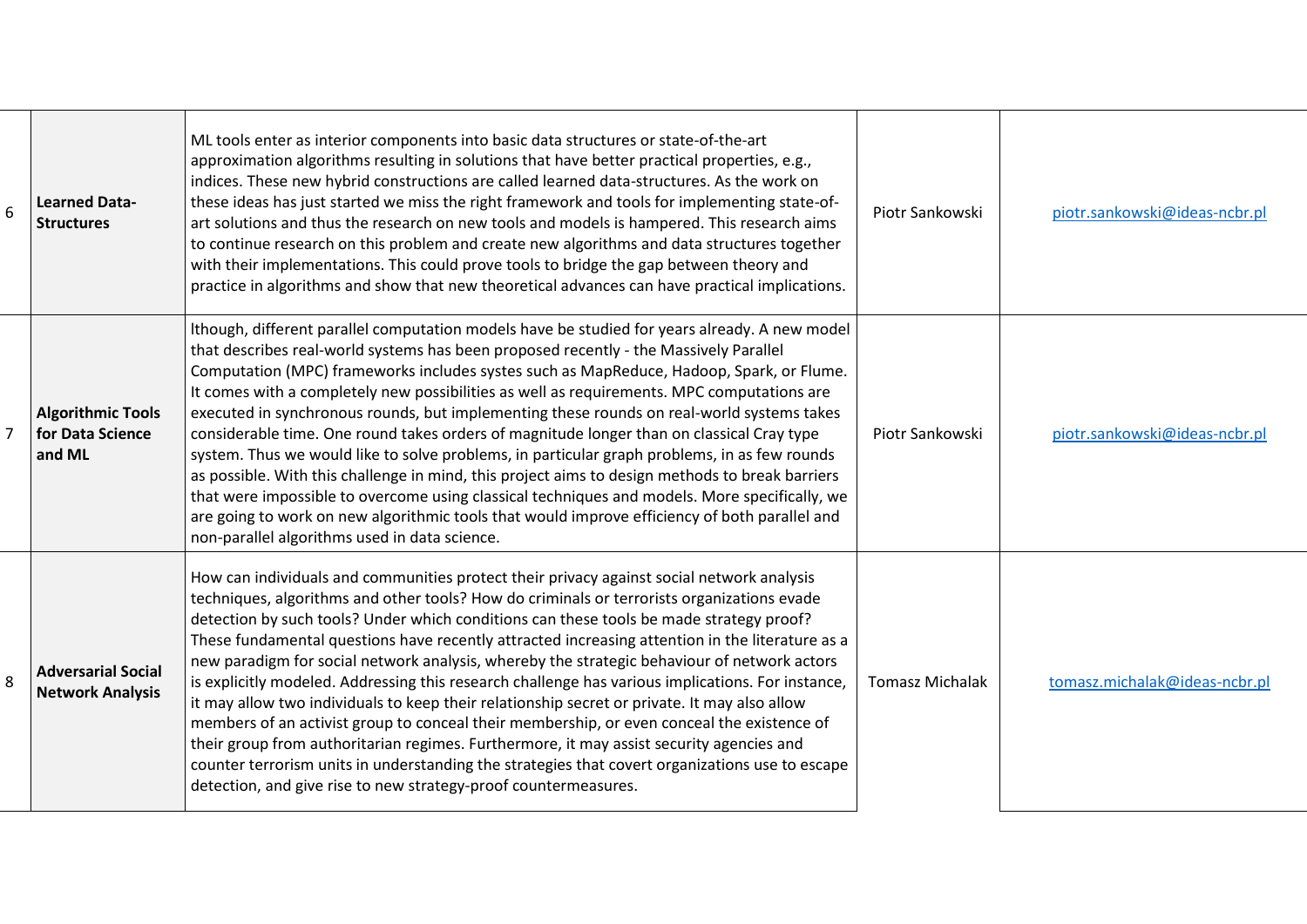| 9  | <b>Game-Theoretic</b><br><b>Aspects of</b><br><b>Blockchain</b><br><b>Technologies</b> | The blockchain is a game changing technology and as such it has attracted enormous interest<br>from both academia and industry. While there are countless potential application of<br>blockchain, almost all of them share a common feature: the parties that use it are assumed to<br>be, in principle, self-interested utility maximizing individuals. Given this, many aspects related<br>to the blockchain technology should be analysed using the aparatus of game theory. These<br>include such issues like: selfish mining, majority attacks and Denial of Service attacks,<br>computational power allocation, reward allocation, and pool selection, and energy trading.<br>While the literature that analyses game-theoretic aspects of blockchain is growing, there are<br>many interesting open questions that have not yet been answered in a satisfactory way. For<br>instance: how to design rules that lead to the development of payment channel networks that<br>are secure, reliable and efficient.                                                                                        | <b>Tomasz Michalak</b> | tomasz.michalak@ideas-ncbr.pl |
|----|----------------------------------------------------------------------------------------|--------------------------------------------------------------------------------------------------------------------------------------------------------------------------------------------------------------------------------------------------------------------------------------------------------------------------------------------------------------------------------------------------------------------------------------------------------------------------------------------------------------------------------------------------------------------------------------------------------------------------------------------------------------------------------------------------------------------------------------------------------------------------------------------------------------------------------------------------------------------------------------------------------------------------------------------------------------------------------------------------------------------------------------------------------------------------------------------------------------|------------------------|-------------------------------|
| 10 | <b>Stackelberg Games</b><br>for Security                                               | Various global threats, including terrorism, drug and human trafficking have led the<br>researchers to look for more efficient way to utilize security resources. An interesting approach<br>that delivered surprisingly good results is based on game theory. Instead of deploying security<br>forces by expert decisions, an optimal solution of an appropriately constructed security game<br>is used. This approach – based on Stackelberg Security Games – has proven to deliver<br>substantially better results. It has been applied in numerous places in the USA (Los Angeles<br>International Airport, the US Federal Air Marshals Service, Boston harbour) and all over the<br>world (to endangered species in natural parks). In this research line, we would like to deploy<br>such solutions in Poland. To this end, given the increasing number of threats and their<br>changing nature, there is a need to extend the current theory of Stackelberg Security Games as<br>well as the algorithms to compute them. We plan to deploy potential results in various critical<br>places in Poland. | <b>Tomasz Michalak</b> | tomasz.michalak@ideas-ncbr.pl |